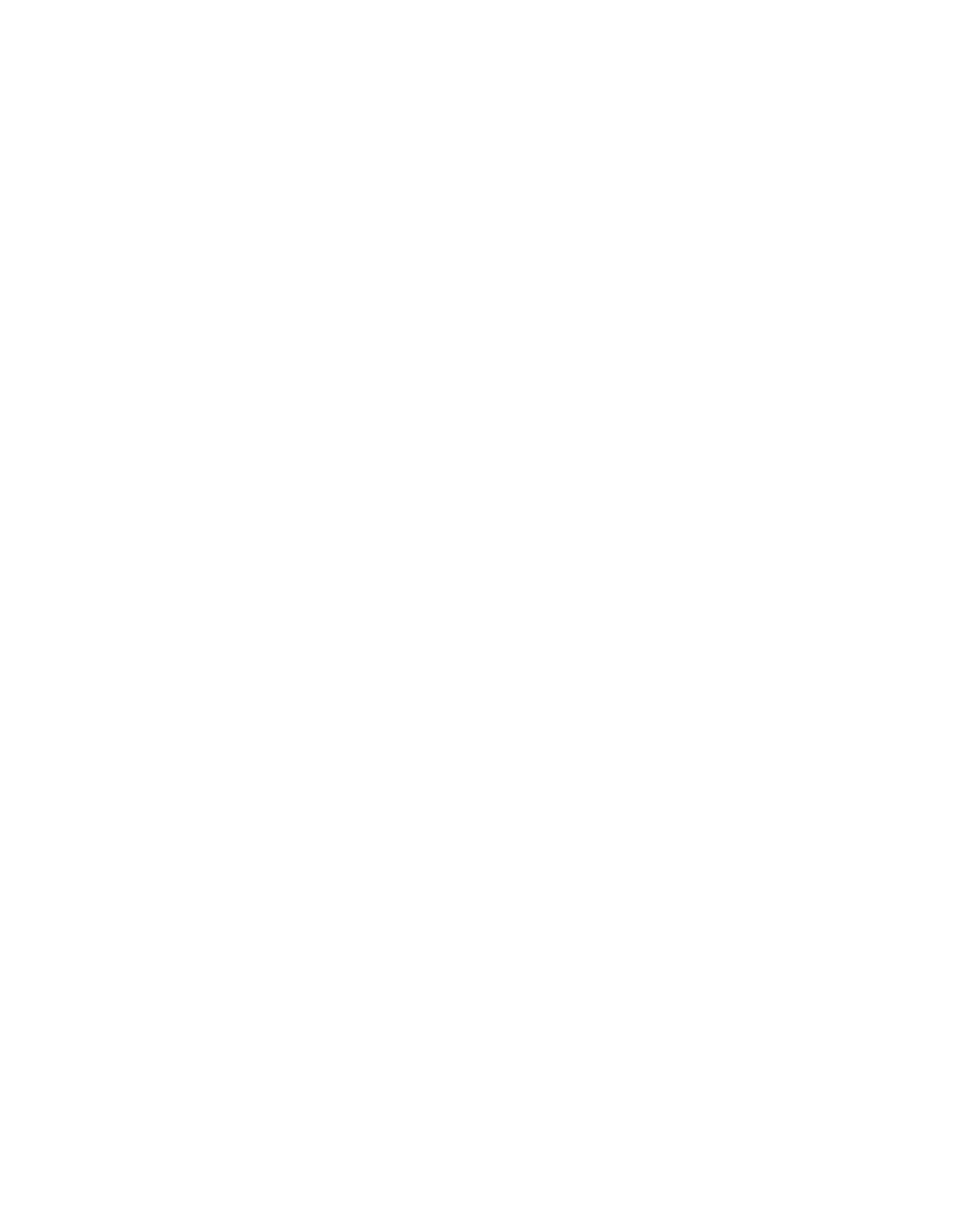#### *Solid Waste*

Alachua County's Capital Improvements Element (CIE), Unified Land Development Code (ULDC), and concurrency system do not identify specific demand standards for non-residential development. Nor is a residential equivalency unit (REU) identified as a basis for determining non-residential demand. In order to estimate non-residential demand, a 5.5lbs per day per 1,000 sqft of nonresidential REU is applied.

Currently, Alachua County generates approximately 800 tons per day of municipal solid waste<sup>1</sup>. This equates to approximately 292,000 tons per year, of which 32% is recycled<sup>2</sup>. The remaining 68% of solid waste, or approximately 198,560 tons per year, is transported to the New River Landfill in neighboring Union County, Florida. The recycled materials are brought to the Leveda Brown Environmental Park<sup>3</sup>.

| System Category <sup>1</sup>                                                                                                                                                 |             | LBs Per Day   Tons Per Year |  |  |  |
|------------------------------------------------------------------------------------------------------------------------------------------------------------------------------|-------------|-----------------------------|--|--|--|
| <b>Existing Demand</b>                                                                                                                                                       | 1.6 million | 198,560                     |  |  |  |
| <b>Maximum Potential Solid Waste Generated at Build-out</b>                                                                                                                  |             |                             |  |  |  |
| Lbs/day = $\frac{\text{tons}}{\text{year}} \times 2,000 \text{ lbs}$ / 365 days<br>Tons/year = (((10,500 units x 2.6 pph) x .73 <sup>2</sup> tons/year) x .68 <sup>3</sup> ) | 74,256      | 13,550                      |  |  |  |
| Lbs/day = ((5.5lbs per day <sup>4</sup> x 15,000 sqft) x .68 <sup>5</sup> ) x 365<br>Tons/year = $((\text{lbs/day}) / 2,000) \times 365$                                     | 56,100      | 10,238                      |  |  |  |

# **TABLE 3: SOLID WASTE GENERATION**

<sup>1</sup> Source: Alachua County Public Work

 $\overline{a}$ 

<sup>2</sup> Alachua County Comprehensive Plan Level of Service for Solid Waste: 0.73 tons per capita

 $3$ 32% of municipal solid waste is recycled and the remaining 68% is taken to the New River Landfill

<sup>4</sup> Alachua County Comprehensive Plan does not identify a level of service for non-residential; formula based on generally accepted solid waste generation rate for non-residential; does not distinguish between non-residential types; level of service is calculated at 5.5lbs per 1,000 square feet of non-residential floor area

<sup>5</sup> 32% of municipal solid waste is recycled and the remaining 68% is taken to the New River Landfill

The New River Regional Landfill ("New River") Class I municipal waste facility consists of 300 acres in Union County. The New River Landfill is a joint-venture of three counties: Baker County, Bradford County, and Union County. New River serves three other counties in addition to the member counties. These are Alachua County, Levy County, and Gilchrist County. New River's has a Class I capacity of 275,000 tons per year<sup>4</sup>. Based on periodic monthly reporting to the Florida Department of Environmental Protection ("FDEP"), in 2012 New River received an estimated 204,000 tons of Class I solid waste. Therefore, New River has an

<sup>&</sup>lt;sup>1</sup> Source: Alachua County Comprehensive Plan Evaluation and Appraisal Report, April 5, 2011.

<sup>&</sup>lt;sup>2</sup> Source: Alachua County Comprehensive Plan Evaluation and Appraisal Report, April 5, 2011.

 $3$  Source: Alachua County Comprehensive Plan Evaluation and Appraisal Report, April 5, 2011.

<sup>4</sup> Source: Heart of Florida Solid Waste Working Group, 2009 Final Report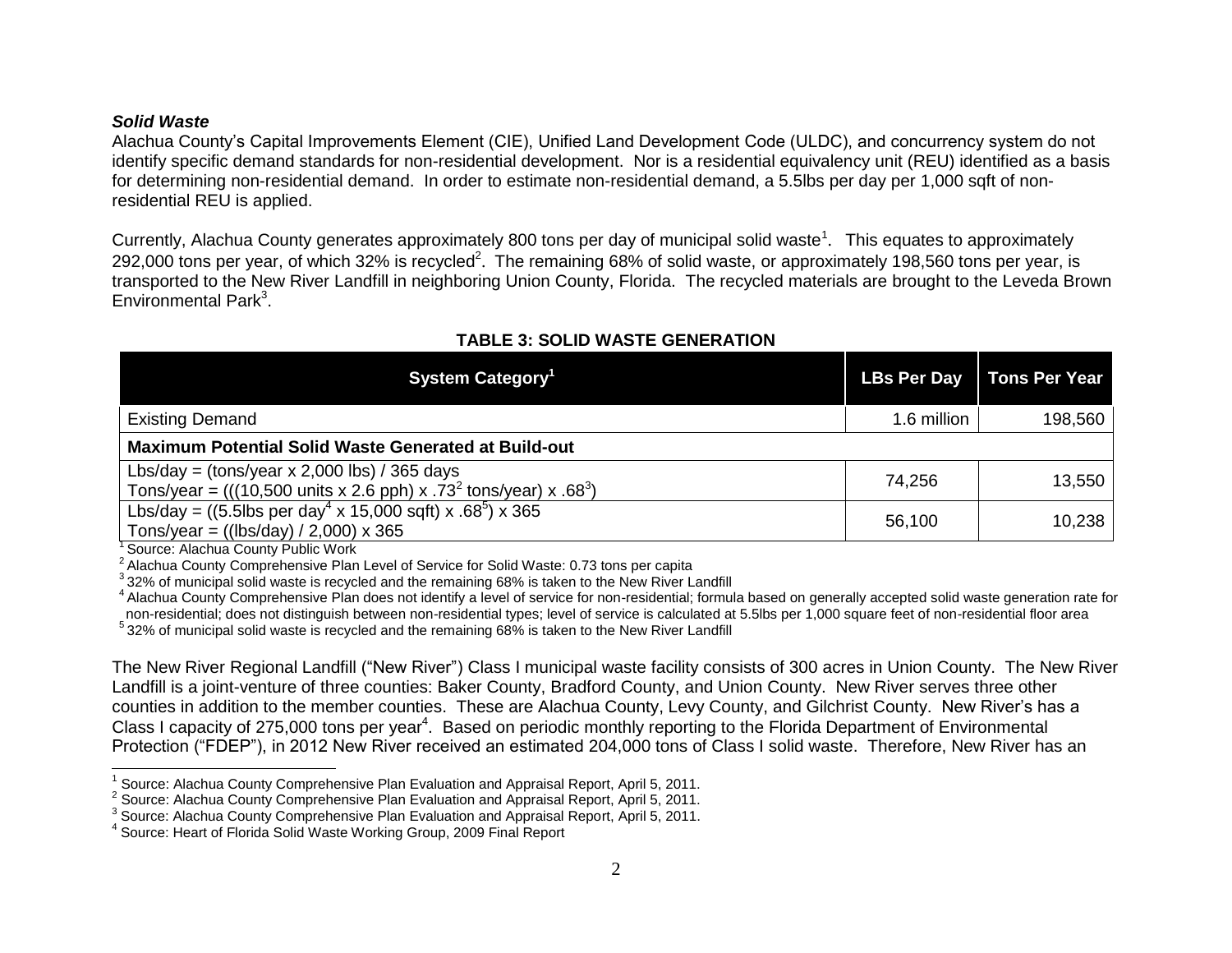available Class I solid waste receiving capacity of approximately 71,000 tons. This available capacity does not factor in future expansions. According to the Heart of Florida Solid Waste Working Group *2009 Final Report<sup>5</sup>* , expansions to the New River facility will expand its receiving capacity another 50 years.

#### *Recreation*

The Alachua County Comprehensive plan includes level of service standards for two (2) types of recreational facilities: activity-based and resource-based. As shown by Table 4 below, if the proposed land uses are fully developed, factoring in the 2010 population, there is a surplus of both types of recreation facilities.

| <b>System Category</b>                                                                       | <b>Acres</b> |
|----------------------------------------------------------------------------------------------|--------------|
| Existing Activity-Based Recreation Facilities <sup>1</sup>                                   | 182.72       |
| Existing Resource-Based Recreation Facilities <sup>2</sup>                                   | 701.14       |
| Existing Demand for Activity-Based Recreation Facilities <sup>3</sup>                        | 55.33        |
| Existing Demand for Resource-Based Recreation Factilities <sup>4</sup>                       | 553.33       |
| <b>Proposed Demand</b>                                                                       |              |
| Proposed Potential Projected Impacts: Activity-Based                                         |              |
| $((10,500 \times 2.6 \text{ persons per dwelling unit}) / 1,000) \times 0.5$                 | 13.65        |
| Proposed Potential Projected Impacts: Resource-Based                                         |              |
| $((10,500 \text{ dwellings} \times 2.6 \text{ persons per dwelling unit}) / 1,000) \times 5$ | 136.5        |
| Residual Recreational Capacity After Proposed Development                                    |              |
| <b>Activity-Based Recreation Facilities</b>                                                  | 113.74       |
| <b>Resource-Based Recreation Facilities</b>                                                  | 11.31        |

## **TABLE 4: RECREATION LEVEL OF SERVICE**

1,2 Source: *Alachua County Parks Level of Service Projections*, May 2010 as recorded in the Alachua County 2011 Evaluation & Appraisal Report

 $3,4$  LOS = .5 acres per 1,000 persons w/in unincorporated Alachua County, 2010 unincorporated population estimate 110,665 (source: 2010 Census Alachua County total population less incorporated population)

Recreation LOS standards will be maintained through the inclusion of both activity based and resource based recreation facilities. Compliance will be established at development plan review.

 5 http://www.heartoffloridasolidwaste.org/pdf/Heart\_of\_Florida\_Final\_Report.pdf